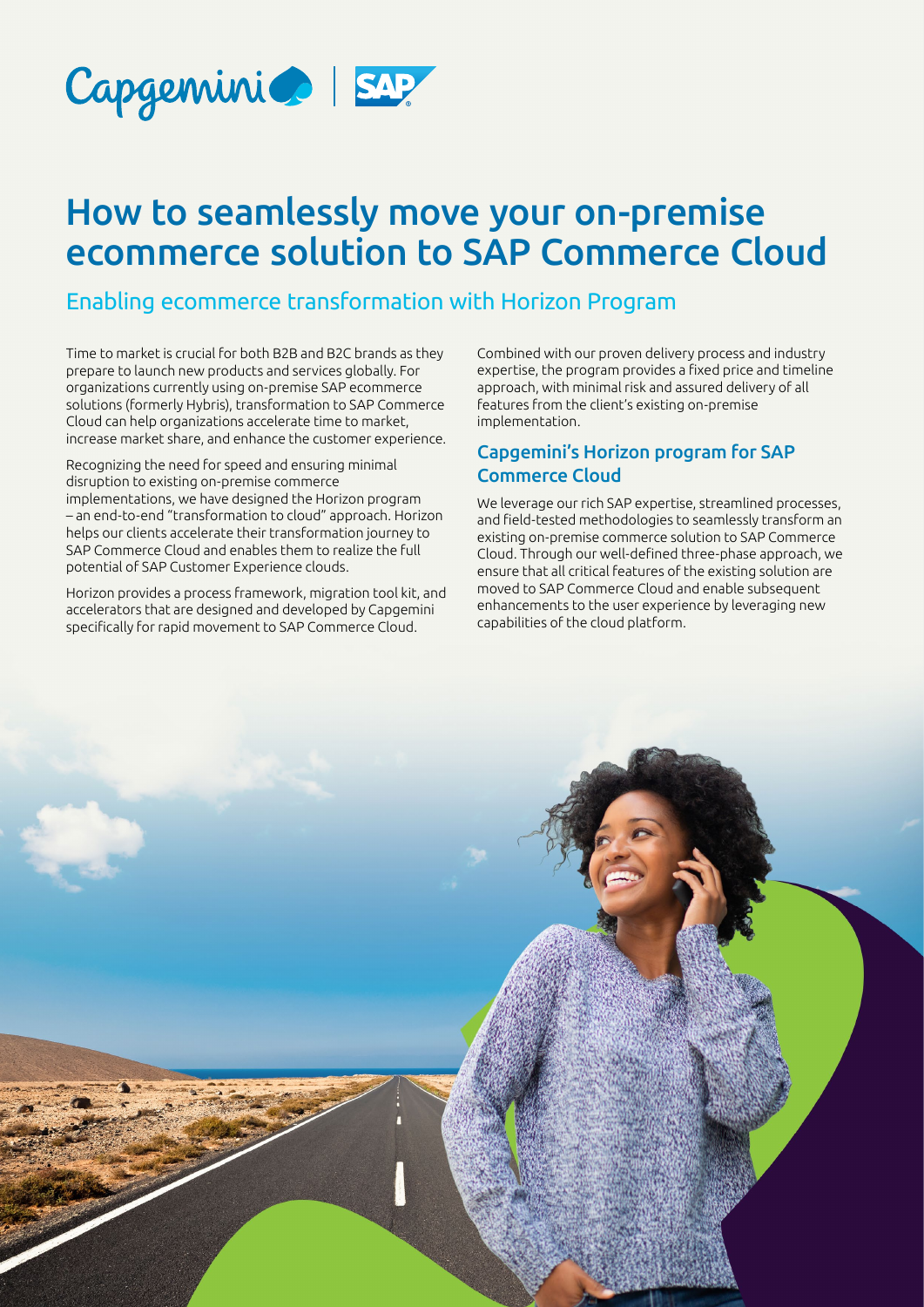#### **Our three-phase cloud migration approach**





- Automated (cloud-based) analysis of the on-premise application with checks for version compatibility and deprecated modules.
- Generation of a detailed compatibility report (business and technical) with customization and effort details.
- Application of standard templates to quickly start the project and prepare build configuration file.

## **Migrate**

- Execute the Capgemini automated code converter to identify and auto correct classes and Cron jobs.
- Technical review of automated changes and manual code updates, as necessary.
- Move data and media to cloud.
- Customize or alternatively enable functionality mapping to the existing application.
- Complete migration of integration points.
- Regression testing scripts application on an "as-is" basis using existing test scripts.

# **Operationalize**



- Stage and production environment set up and configuration using the Cloud Portal.
- Performance test script execution with two rounds of performance runs.
- Pre-cutover: Pre-cutover checklist validation for SAP Commerce cloud.
- Go-live checklist and final cutover to SAP Commerce cloud.

#### Step-by-step approach to managing your transformation

Based on our vast experience with enabling clients through such transformational journeys, we have developed a well-defined, step-based process. Each step provides assurance and transparency to the project team while enabling choices for quick decision making.

Early decision making on key factors such as functionality, customization, business continuity, and risk evaluation are critical success factors in any cloud-enablement program. To help our clients understand and address some of these challenges, we have enabled a self-assessment tool for our clients to get initial assessment report and make an informed decision about their cloud migration.